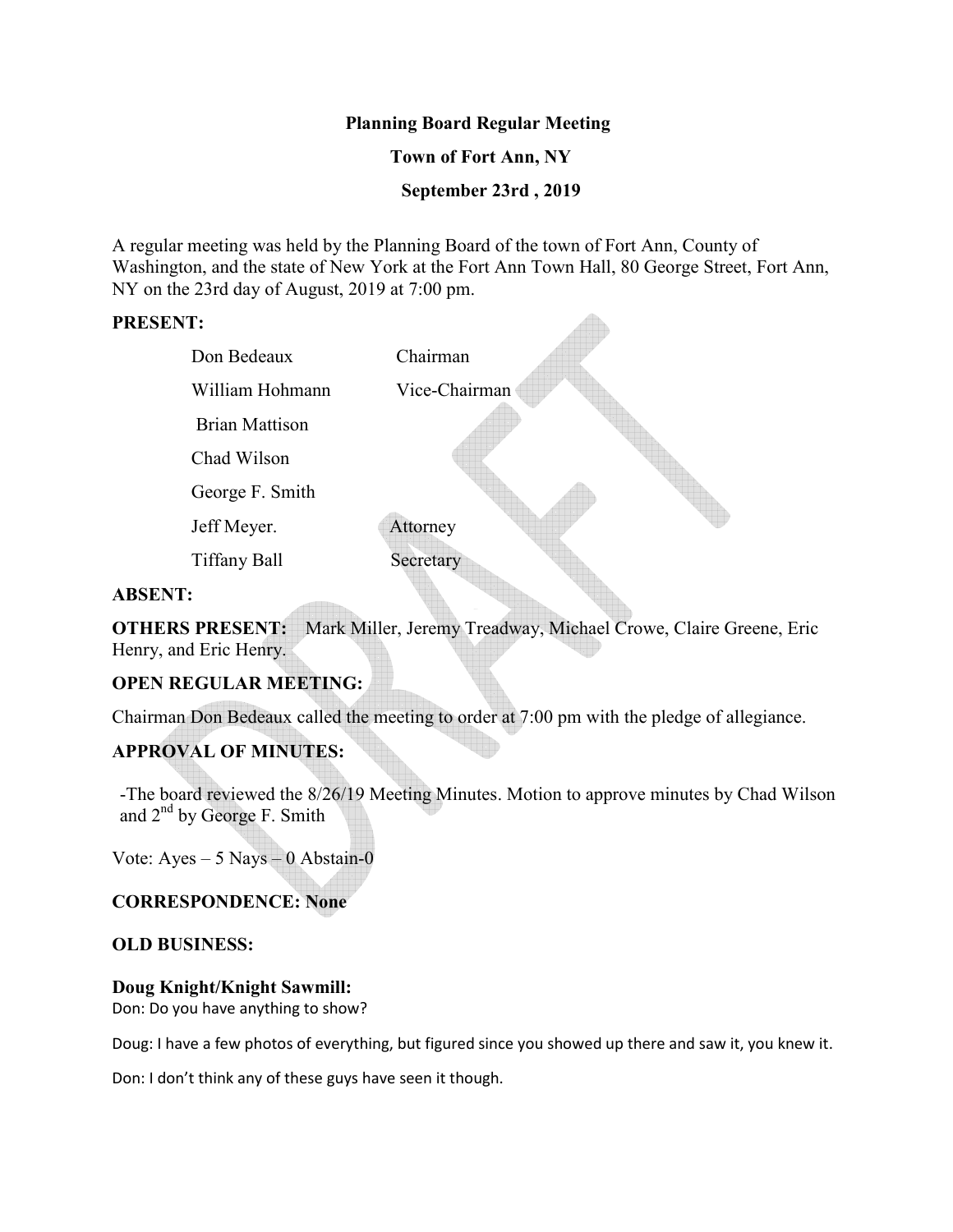Don: Has anything else been enclosed over there?

Doug: Not really. Just insulated doors, building etc. The neighbors say when you listen it sounds like someone is running a vacuum, but you have to let the cars stop running first because they are louder.

Don: Okay, is the board satisfied that all conditions have been met?

Board: Yes.

Jeff Meyer: Could you please send a copy of the pictures of building to the planning board secretary to have added to your file?

Doug: Sure.

### **ADK MX/Jeremy Treadway:**

Bill Hohmann: Motion to open public hearing, Don Bedeaux 2<sup>nd</sup>.

Ayes-5 Nays  $-0$  Abstain  $-0$ 

Don: Everybody that runs tracks uses the the AMA standards across the country.

Lindsay: That is correct.

Don: What is the issue?

Lindsay: It doesn't limit the max sound from the bike.

Jeremy: He is speaking to a rpm max. We set the bike to an rpm and measure it at 20 inches. This to avoid any inconsistencies as to who is blipping the throttle and how far away are we measuring. This is the best way to make sure that everyone's 4500 rpm is the same across the board.

Public: If you're looking at Jeremy's business as a timeframe or hours of operation and sound, why aren't we looking at everyone like the airport and the soccer field? If we pick one person don't we have to pick everybody.

Bill Hohmann motion to close hearing, George F. Smith 2<sup>nd</sup>.

Ayes- 5 Nays – 0 Abstain – 0

Don: I have one thing that I need to say. I got an email from Claudia stating that I said I could hear his motorcycle track. That is true, occasionally I can, but I can hear the traffic on 149 more. So unless we go to the state and ask them to reduce traffic noise, or tell lake George no more motorcade because that is obnoxious too, we can't say much in terms of noise. I just want Claudia to know that too.

Brian: You are April 15<sup>th</sup> now right?

Jeremy: Yes, we had amended it in 2018 to April  $1<sup>st</sup>$  but when they annulled it we went back to 4/15. So we are asking for what we had last time, April  $1^{st}$  through the  $3^{rd}$  Thursday in November.

Jeff Meyer read SAEF:

Bill Hohmann made motion to make negative declaration, Brian Mattison 2nd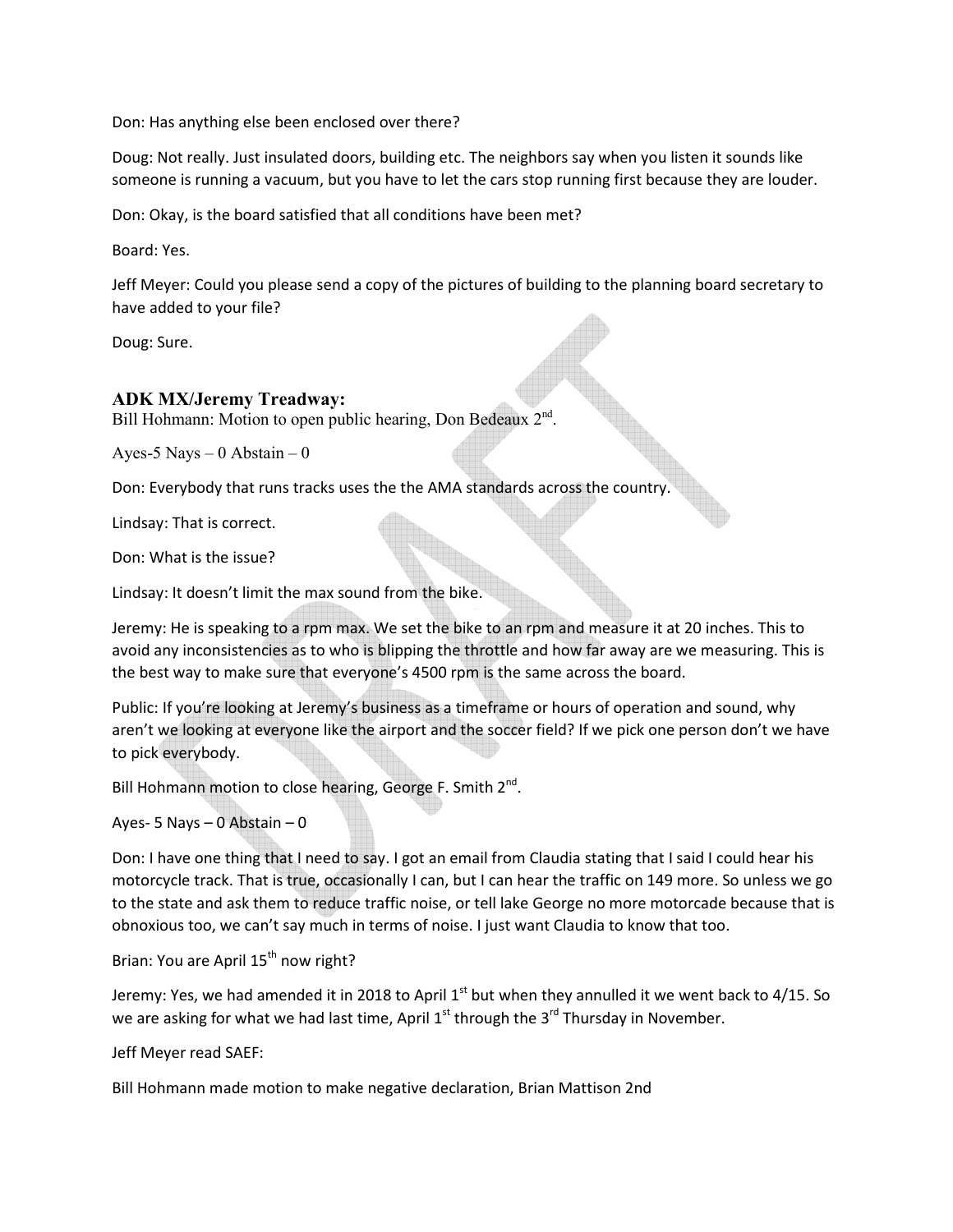Ayes – 5 Nays – 0 Abstain – 0

Don Bedeaux: before you guys vote, I don't agree with November. I would go end of October but not November.

Bill Hohmann: motion April  $1^{st}$  through  $4^{th}$  Thursday in November following Current AMA sound standards, Brian Mattison 2<sup>nd</sup>.

Jeff Meyer : read resolution:

## "**PLANNING BOARD OF THE TOWN OF FORT ANN**

### **COUNTY OF WASHINGTON, STATE OF NEW YORK**

Adopted SEPTEMBER 23, 2019

Introduced by WILLIAM HOHMANN

who moved its adoption

Seconded by BRIAN MATTISON

## **RESOLUTION APPROVING THE SITE PLAN APPLICATION**

**OF** 

**JEREMY TREADWAY AND** 

**10786 RTE 149 LLC** 

**WHEREAS**, pursuant to Local Law 4 of the year 1990, also known as the Town of Fort Ann Site Plan Review Law (hereafter the "Site Plan Review Law") and Article 16 of the Town Law of the State of New York, the Town of Fort Ann Planning Board (hereafter the "Planning Board") is authorized and empowered to review, approve, approve with modification, and disapprove all site plans in the Town of Fort Ann as required under said Site Plan Review Law; and

**WHEREAS**, Jeremy Treadway on behalf of 10786 Rte 149 LLC (hereafter the "Applicant"), has applied to amend certain conditions that were placed on the site plan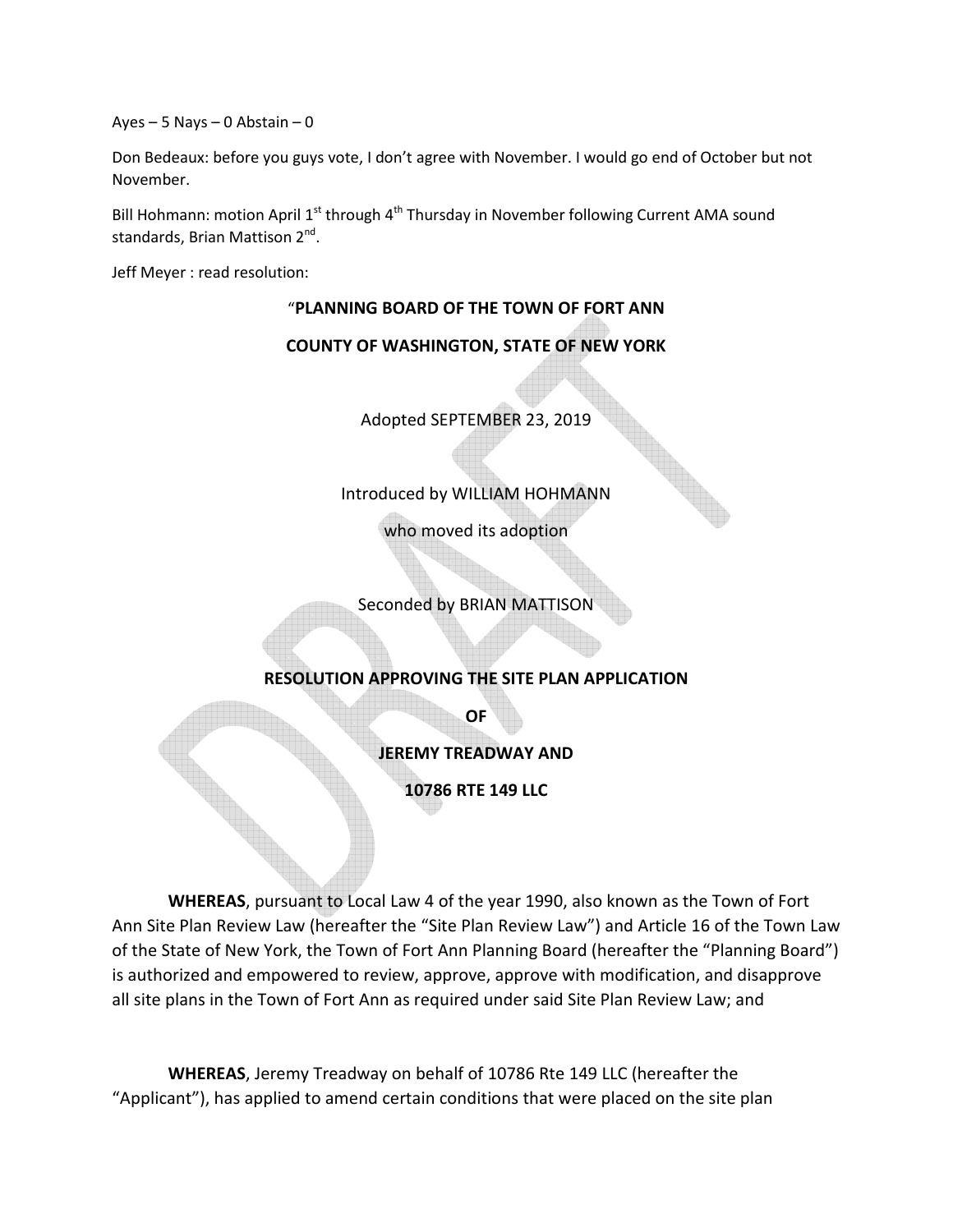approval for the 4300 foot motocross track located on 10786 NYS Route 149, Town of Fort Ann, the improvements related to which are found in the Application (hereafter the "Proposal"), which requires Site Plan approval under the Site Plan Review Law; and

**WHEREAS**, the Applicant has submitted documentation in support of his application, including but not limited to the cover letter encompassing the application materials; Environmental Assessment Forms; Detailed Site Plan from original approval, expert analysis from Timothy McAuley, MS, PhD, CHANGE, and materials from the Applicant and their representatives, which are expressly referenced herein as if fully set forth herein and all of which shall constitute the "Application"; and

**WHEREAS**, by resolution dated September 13, 2016, the Applicant obtained site plan approval for a 4300 foot motocross track, a copy of which is attached hereto and made a part hereof, and with all applicable appeals having been exhausted, is seeking to amend the following conditions:

- 1. The applicable noise testing method for each motocross bike being permitted to race.
- 2. The dates and hours of operation.

**WHEREAS**, the Planning Board is also in receipt of the recommendation of the Washington County Planning Board dated September 3, 2019, which Planning Agency found it to be a matter of essentially local concern; and

**WHEREAS**, a duly noticed public hearing has been held on the Proposal as presented in the Application, and the comments of the public are included in the record hereof; and

 **WHEREAS**, the Planning Board is prepared to review the application and make a final determination thereon in accordance with Section 8 of the Town of Fort Ann Site Plan Review Law.

# **NOW THEREFORE BE IT RESOLVED**: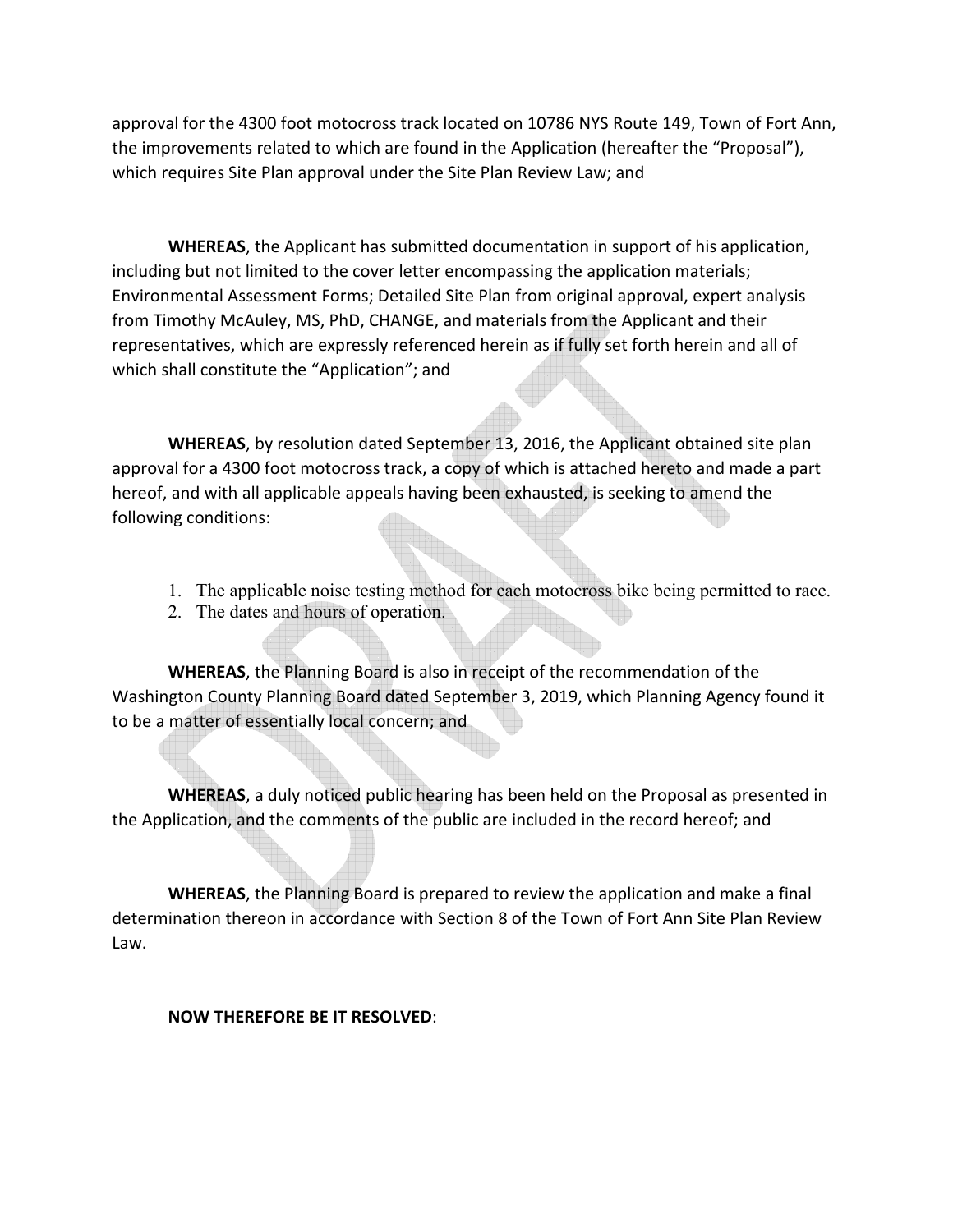Section 1. Various public comments were raised concerning the application including concerns over noise, and related impacts to neighbors. The Planning Board has considered these concerns and finds that:

The Proposal is a permitted use in the Town of Fort Ann. The proposed use has existed in the Town since 2016. While the motocross bikes are audible, there is no evidence of any significant negative impacts to adjacent properties or detrimental impacts associated with the operation of the track. The Planning Board hereby finds that based upon the assessment provided by Timothy R. McAuley, MS, PhD, of CHANGE, the proposed modification to the testing procedure will result in a more consistent and repeatable approach based upon American National Standards Institute research and standards for noise testing motocross bikes prior to being allowed to operate, which will result in less impact.

Section 2. Having reviewed the Application and the comments of the public, and having reviewed the criteria for the review of site plan applications in Section 8 of the Town of Fort Ann Site Plan Review Law, the Planning Board hereby makes the following findings:

- A. Since there are no site changes proposed with this application, the proposal meets the design requirements of the Site Plan Review Local Law.
- B. Since there are no site changes proposed with this application, the Planning Board focused primarily, but not exclusively on those potential negative impacts most associated with the proposed amendments.

Foremost, the Planning Board reviewed the impact to determine whether the adjacent properties were protected against noise and other objectionable features. Since there are no site changes proposed, as it relates to glare, unsightliness and other objectionable features the proposed amendments are found to have no impact.

The issue of potential negative impacts associated with noise remains a contentious issue dating back to the original approval. The Applicant previously submitted documents from the AMA guidebook for Amateur racing relative to noise testing of the motocross bikes. Additionally, the Applicant submitted the expert analysis of Dr. Timothy McAuley, an expert in the assessment of noise monitoring procedures, to perform a third party assessment of the noise monitoring procedures deployed by the track. Dr. McAuley confirmed that the noise testing procedures required by the AMA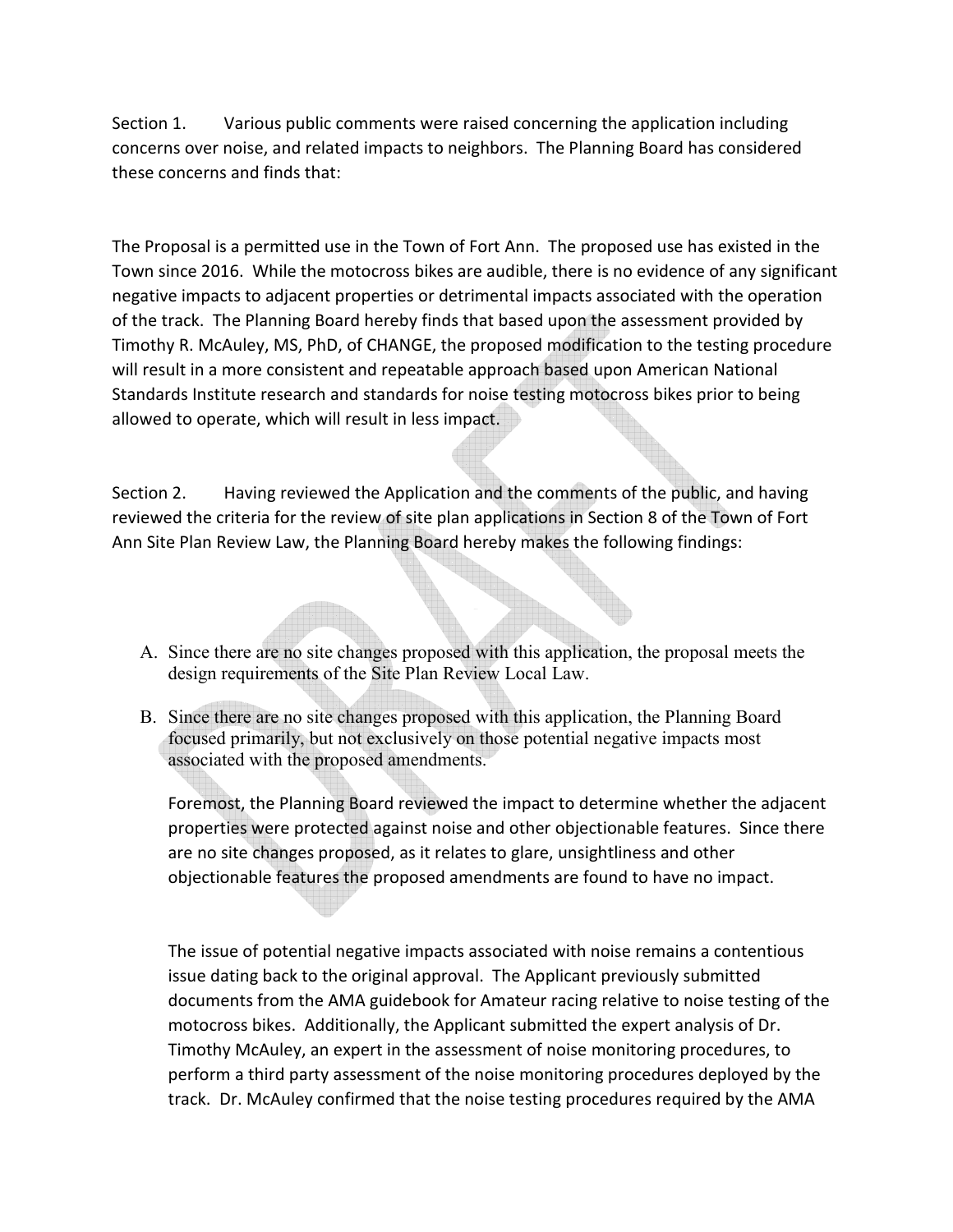rulebook are adopted and followed by the American National Standards Institute (ANSI). Dr. McAuley further noted that the protocol being employed is more stringent, with far less impact than the previously approved testing protocol. Based upon the expert opinion, the Planning Board finds the amended testing protocol will not result in additional adverse negative impacts.

Section 3. Approval and Conditions.

Based on all of the foregoing, and all of the evidence and materials submitted by the Applicant, the Application is hereby approved with the following conditions in accordance with the authority granted by section 8(D) of the Site Plan Review Law:

 a. The Hours of Operation: effective immediately, the track operation shall be permitted to operate annually between April 1, through the fourth (4<sup>th</sup>) Thursday of November; during the open period motorcycle(s) shall only be permitted to operate on-site Thursday – Saturday from 9:00 AM – 6:00 PM and Sunday 10:00 AM – 6:00 PM.

 b. The Applicant shall perform a sound test on every motorcycle prior to it(s) operating on site to ensure that all motorcycles shall comply with the noise requirements of the current American Motorcyclist Association's Motocross Rules for Amateur Racing. The Applicant shall keep detailed records, including tachometer readings, of every test and supply the same to the town's enforcement officer upon request. No motorcycle shall be permitted to operate on site that exceeds the sound limit established herein.

 c. The remaining terms and conditions contained in the site plan approval resolution of September 13, 2016, where not inconsistent herewith, shall remain in full force and effect.

Section 4. This resolution shall take effect immediately."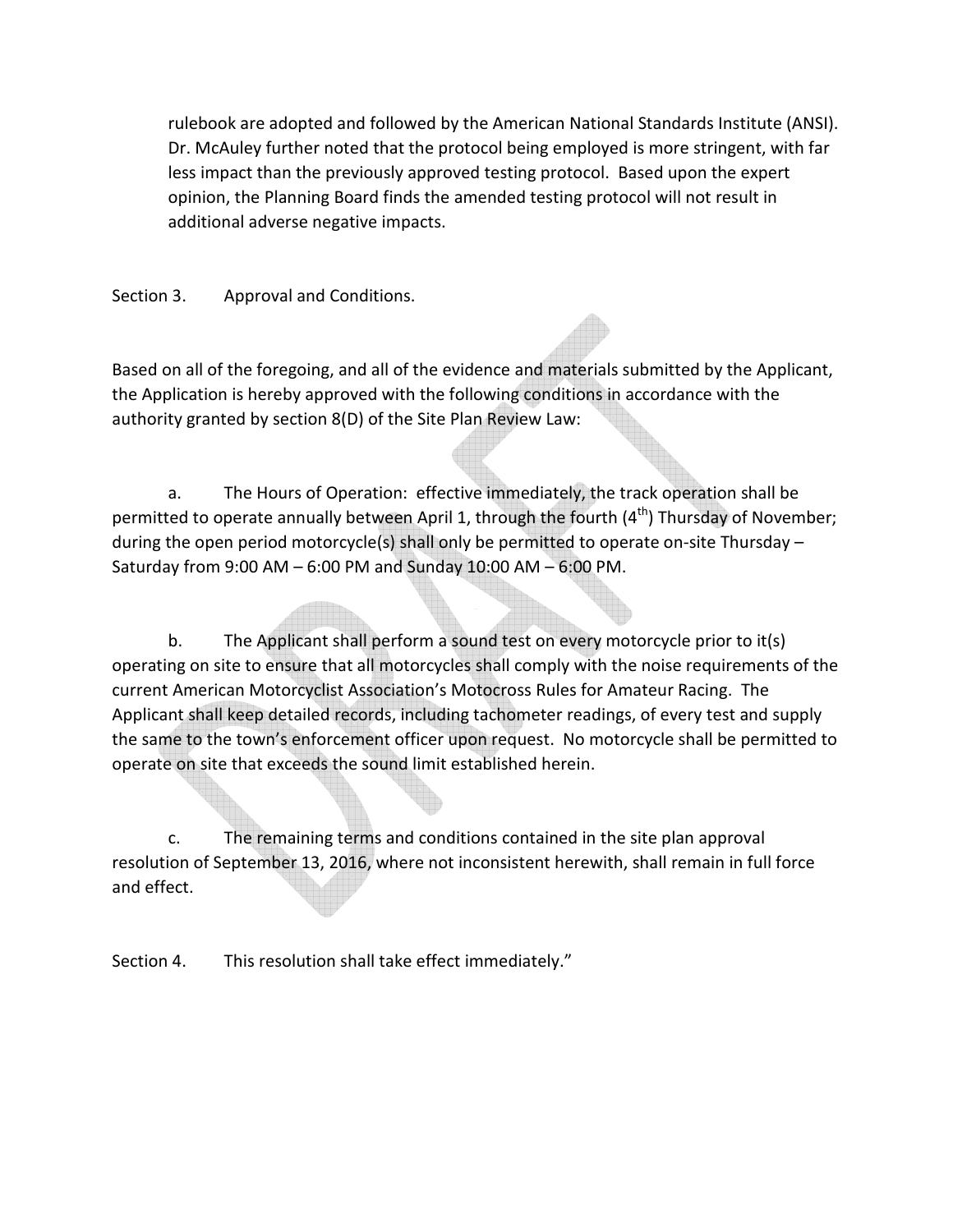Jeremy: 4300 was when we first started.

Jeff Meyer: It is just reference to the original proposal. It doesn't change anything that may have been added or taken away. It is a plus or minus not an exact.

Jeremy: I remember them measuring width and length and when that plus or minus came up we were back before the town. The way we amended it was to set a perimeter and say to stay within that perimeter.

Don lets vote on the previous motion first.

Ayes – 4 Nays – 1 (Don Bedeaux) Abstain – 0

Bill Hohmann: can I set a motion to change the perimeter?

Jeff Meyer: My recommendation is to have Mr. Treadway formally apply to make that request in writing because the 2018 judgement was thrown out.

Bill Hohmann: The hours were approved.

Jeremy: So I need to do this all again? I just want to go through the proper channels.

Jeff Meyer: Yes, that would be the proper way. Go back to 2016 and tonight, those are what you have to go by.

Jeremy: So, I can lay them out side by side and compare?

Jeff Meyer: Yes and anything that you want to waver from with that will be an amendment.

## **NEW BUSINESS: Eric Henry Subdivision:**

Don: Tell us what you're doing

Eric: Purchasing 2 acres from a neighbor that has 13 acres.

Don: Are you building on it?

Eric: Not right now, can't say I never will but right now it's just a buffer.

Bill: are you keeping them separate?

Eric: Want to keep them separate because I have a mortgage on the farm.

Bill Hohmann: motion for public hearing

Brian Mattison: 2nd

Ayes- 5 Nays – 0 Abstain - 0